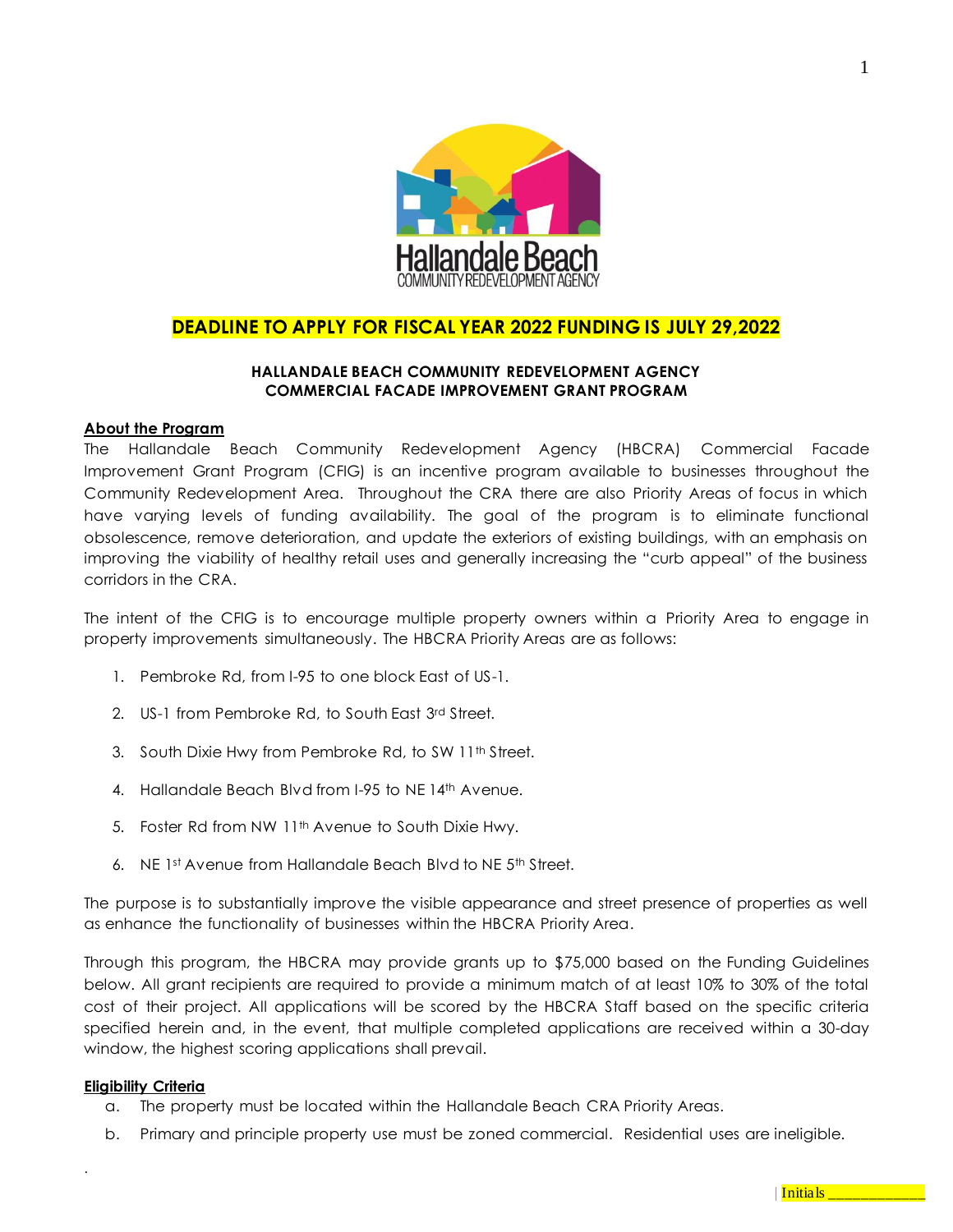- c. Exterior improvements must adhere to the City of Hallandale Beach Building Code and Zoning Regulations and all Federal, State, and Local Requirements.
- d. Improvements must support the objectives and goals of the Hallandale Beach CRA Redevelopment Plan.
- e. Properties "for sale" or listed on the MLS at the time of application are not eligible.
- f. Property Owners may not reapply if they have received the maximum funding amount within a 5-year period under this or any other grant program administered by the Hallandale Beach CRA.
- g. The property's use must be a legally conforming use per the City of Hallandale Beach Zoning Code.
- h. Property to be improved must not have any delinguent ad valorem taxes, be free of all municipal and county liens, judgments and encumbrances of any kind. This provision can be waived by the CRA Board if development plans for the property meet the goals and objectives as set forth in the Hallandale Beach CRA Plan, as determined by the Board. Upon grant approval, the property must remain free of all municipal and county liens, judgments or encumbrances of any kind under the terms of the CFIG.

## **Funding Guidelines**

a. Maximum Award Amount - The HBCRA is making available to commercial and/or mixed-use properties within the CRA Priority Area matching grants for improvements up to a maximum grant award as follows:

| <b>Priority Area</b>                                                      | <b>Matching Amount</b> | Maximum<br>Award    |
|---------------------------------------------------------------------------|------------------------|---------------------|
|                                                                           | <b>HBCRA/Applicant</b> | <b>Dollar Value</b> |
| Pembroke Rd from I-95 to one block East of<br>$US-1$                      | 70/30                  | \$50,000            |
| US-1 from Pembroke Rd to South East 3rd<br>Street                         | 80/20                  | \$50,000            |
| South Dixie Hwy from Pembroke Rd, to SW<br>11th Street                    | 80/20                  | \$50,000            |
| Hallandale Beach Blvd from 1-95 to NE 14th<br>Avenue                      | 80/20                  | \$50,000            |
| Foster Rd from NW 11th Avenue to South<br>Dixie Hwy                       | 80/20                  | \$75,000            |
| NE 1st Avenue from Hallandale Beach Blyd to<br>NE 5 <sup>th</sup> Street. | 80/20                  | \$75,000            |
| Any Area outside of Priority Areas                                        | 60/40                  | \$40,000            |

Below is an example of a 70/30 matching grant award between a property owner and the HBCRA.

*Example*

| <b>Total Project Cost</b> | <b>Owner Responsibility</b> | CRA Grant Amount |
|---------------------------|-----------------------------|------------------|
| \$25,000                  | \$7,500 (30%)               | \$17,500         |

- b. If a property has already received funding in previous years, the Applicant may not reapply for the Program or any other grant program administered by the HBCRA for a period of 5 years unless approved on case by case bases by the HBCRA Board if recommend by staff.
- c. Businesses within the Priority Areas are allowed to combine incentives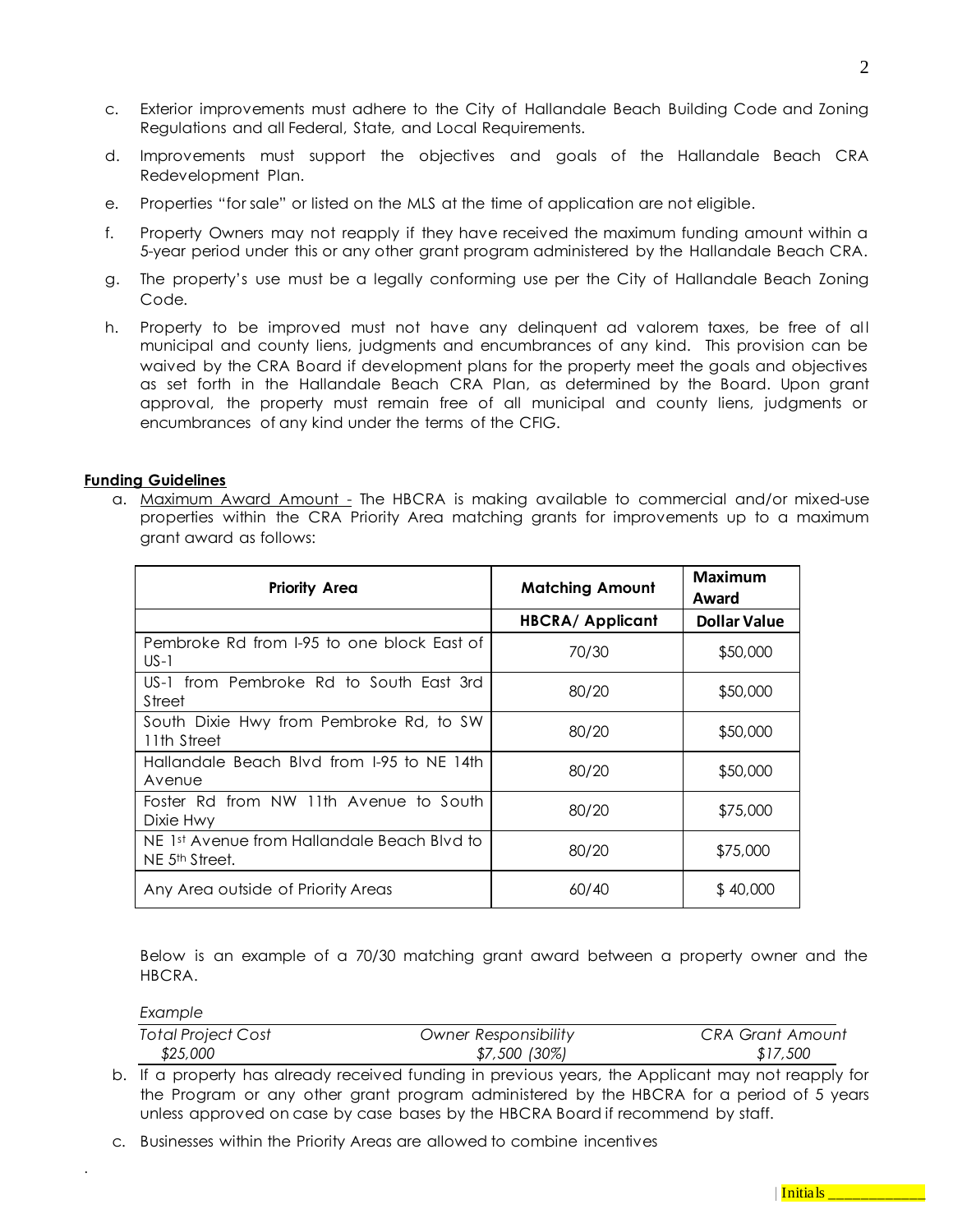- d. Applicants are required to match the grant award of the total project costs. Only after the Applicant has paid the match amount will the HBCRA begin disbursement of grant funds.
- e. For properties that are sold, transferred or have a change of use within twenty-four months of receiving grant funding, the Applicant must repay the full amount of the program grant. A Declaration of Restrictive Covenants shall be recorded by the HBCRA against the property in order to secure the CRA's right of repayment.
- f. Program Grant Agreement and the Memorandum of Grant Agreement shall be executed within (30) days following approval of the grant by the CRA Board.
- g. Building Permit applications must be submitted within sixty (60) days following execution of the grant Agreement and construction to begin immediately after permit approvals
- h. Executed Memorandum of Grant Agreement must be recorded in the Broward County public records and a recorded copy provided to the CRA within ten days of receipt of the executed Program Grant Agreement. No Grant funds will be disbursed for the project before this is done.
- i. The Applicant shall have a total of 120 calendar days (including time for obtaining permits) from the date of the official notification of award to complete the project. After 180 calendar days, the grant will be closed out, and the remaining funds will be recaptured, unless an extension has been granted by the HBCRA. Any request by the Applicant for an extension beyond 180 calendar days must be submitted to the CRA in writing for approval by the Executive Director.
- j. If the Applicant desires the HBCRA may pay for architectural conceptual renderings
- k. Murals are required in the Fashion Art and Design District (FADD). Murals may be required on other buildings outside the FADD on a case by case basis.

### **Eligible Expenses**

Eligible expenses are those reasonable costs associated with undertaking a substantial facade improvement and/or substantial site improvements that are visible from a major corridor or street within the Priority Area. Eligible expenses include design, permitting, labor and materials related to construction or installation of eligible improvements. The following are eligible improvements to be funded under the Program:

- a. Eligible Improvements:
	- ✓ Decorative Exterior Façade Improvements
	- $\checkmark$  Landscaping (trees, shrubs, and perennials)
	- ✓ Signage
	- ✓ Awnings
	- ✓ Impact resistant windows
	- ✓ Parking lot improvements (must be a part of comprehensive property improvement)
	- ✓ Exterior Painting and repair (stucco, brick/wood repairs and replacement)
	- ✓ Exterior doors/windows
	- $\checkmark$  Patio decks connected to the building
	- ✓ Irrigation

- $\checkmark$  Exterior lighting
- ✓ Any other site or building improvements complimentary to the above
- b. All work must be performed in a first-class workmanlike manner in compliance with ordinances and regulations of the City of Hallandale Beach, and must meet all building and other applicable codes, including state and federal regulations.
- c. To be eligible for this grant, Applicants must undertake a comprehensive improvement project utilizing a minimum of 3 of the eligible improvements.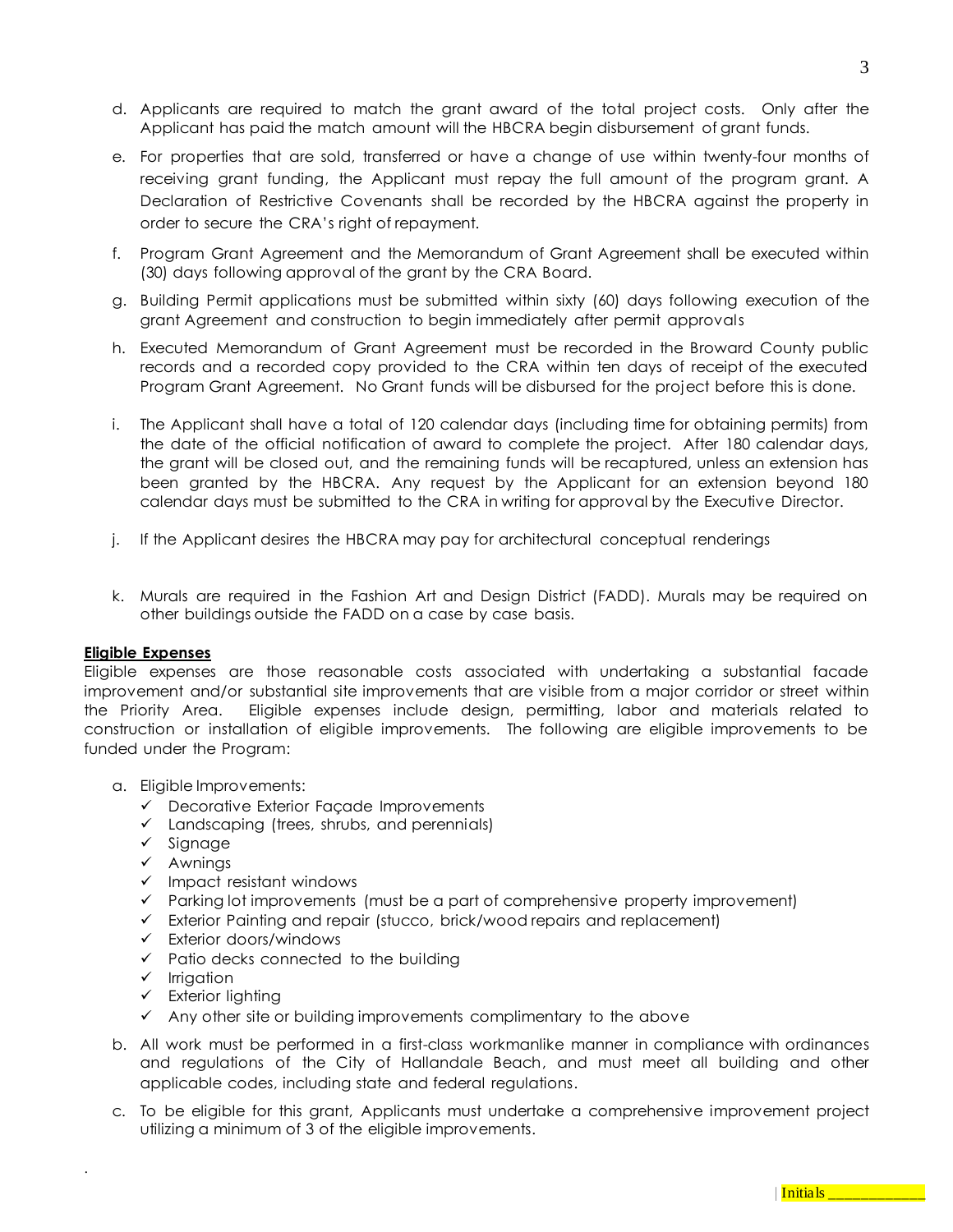- d. Due to limited funding, CRA Staff will evaluate the submission and may request additional improvements to make projects more comprehensive prior to CRA Board consideration.
- e. If the façade improvement only includes a sign, there will be a 60/40 match, where the owner is responsible for 60% of the total cost and the HBCRA is responsible for the remaining 40% of the cost. All signage for which the HBCRA funding has been granted shall remain with the property. If for whatever reason the sign is removed from the property and taken to another location the Applicant shall repay the HBCRA's 40% match.

#### **Ineligible Expenses**

Ineligible expenses include general maintenance items; parking lot repairs (not related to a comprehensive improvement of the overall appearance of the property); Roofing; air conditioning systems and ductwork; interior repairs or renovations; or correction of code violations, and; ADA compliance except in limited instances where these expenses are mandated as part of eligible improvements by the City of Hallandale Beach`s Community Redevelopment Department. Any improvements undertaken prior to execution of the Program Documents will be ineligible for reimbursement.

#### **Automatic Disqualifications**

- a. Is determined that the application does not meet the spirit, intent and/or legal requirements for the grant.
- b. A prior grant awarded to the applicant was rescinded.
- c. The applicant is currently a party in litigation against the HBCRA and/or City or has threatened litigation against the HBCRA and/or City.
- d. Any work done prior to the CRA Board approval does not qualify.
- e. Religious organizations or sites being utilized for religious purposes will not be considered for funding, unless the funding will not have as its primary effect the advancing or inhibiting of religion.
- f. The applicant has previously defaulted on any prior grant agreement or other agreement with the HBCRA and/or City.

### **Scoring Criteria**

.

Scoring for applications that are received by the HBCRA shall be based upon a 100-point value system.

a. Location - **25 Points**

Businesses located within in the HBCRA Priority Areas shall receive the maximum points allotted in this category. Businesses that are outside of these Priority Areas shall receive a maximum of 15 points.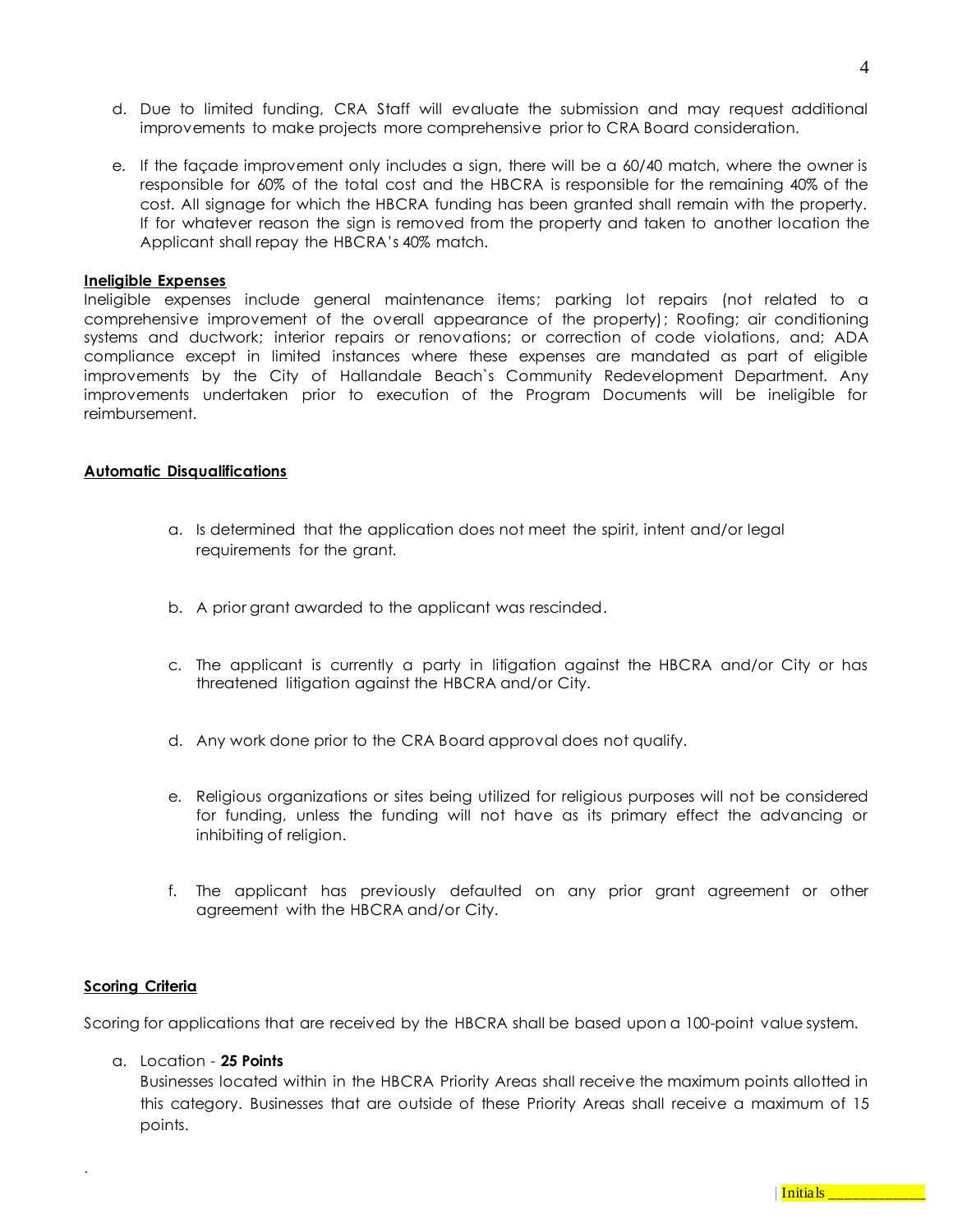### b. Use of Sustainable Materials - **25 Points**

Sustainable materials might include for example xeriscaping, energy efficient lighting, environmentally sensitive paint or other types of sustainable or green initiatives. The maximum number of points allocated for this category means that the Applicant has incorporated numerous green initiatives into their design.

- c. Comprehensiveness Property Improvement **25 points** Businesses undertaking both property and façade improvements with substantial renovations to one or the other shall receive up to 25 points. Points will be allocated based on the level of the improvement and its contribution to the street presence and visibility of the improvement.
- d. The use of three or more Eligible Improvement Criteria- **25 points**. Businesses which utilize more than three (3) of the eligible improvements shall receive up to 25 points.

### Bonus Points

e. Other Renovations and Business Improvements Outside of CRA Incentives- If an Applicant contributes funding, (see table below for contribution point scale) above the required match in order to make additional improvements to their business, they may receive up to 20 incentive points.

## **CONTRIBUTION POINT SCALE**

| <b>POINTS</b> | <b>EXTRA CONTRIBUTION AMOUNT</b> |
|---------------|----------------------------------|
| 5             | \$2,500 - \$4,999                |
| 10            | \$5,000 - \$9,999                |
| 15            | \$10,000 - \$14,999              |
| 20            | \$15,000 and above               |

### **Lease Terms**

.

If the Applicant is a tenant, it must have a proposed or executed multi-year lease with a minimum of two years remaining on the lease. The commercial lease must define the landlord-tenant relationship and at a minimum provide the following information:

- a. A description of the space being rented, including square footage and a drawing of the space;
- b. Description of utilities that the tenant`s responsibility;
- c. Rental rate and deposits along with terms of lease and methodology for future rent increases;
- d. Responsible party for interior and exterior repairs and/or improvements;
- e. Insurance requirements;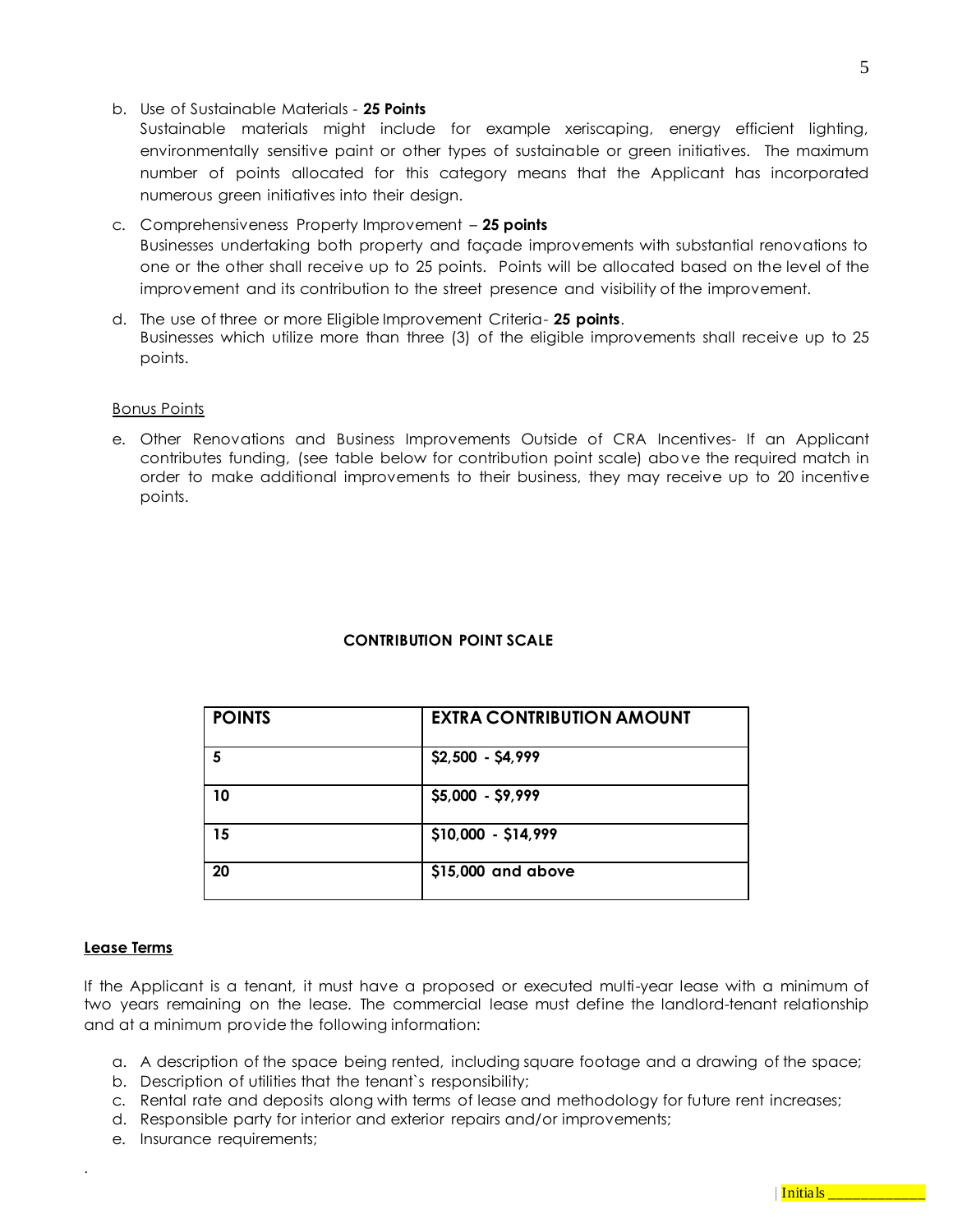- f. Ability to terminate; and,
- g. Consequences of default on the lease.

Proposed leases must be executed within 30 days of HBCRA Board approval or the grant award is terminated.

### **Step 1: Application Process**

- a. Schedule an appointment with HBCRA Staff to discuss potential project and make sure it meets Program intent. Please call (954)457-2228.
- b. Submit a completed application with a check for  $$250.00$  made payable to the City of Hallandale Beach Community Redevelopment Agency for review. Incomplete applications will not be considered for funding until a complete application, and all supporting documents are received by the HBCRA. Applications must be signed by the owner of the property of record; tenants and/or other occupants are ineligible to participate in the Program and are prohibited from filing an application on behalf of an owner, unless otherwise authorized, in writing, by the property owner.
- c. HBCRA will complete the application review within 30 days of receipt and notify Applicants of any missing information or deficiencies in terms of eligibility for the Program.
- d. Upon determination of completeness and eligibility, CRA Staff will place the Application on the next available CRA Board agenda for consideration. The CRA Board meets monthly on the 3rd Monday of the month in City Commission Chambers.
- e. Applicants not approved may apply again with modifications. A fully executed and accepted Program Grant Agreement between the HBCRA and the Applicant, together with the Declaration of Restrictive Covenants shall be executed within 30 days of HBCRA Board approval and shall serve as a Notice to Proceed.
- f. The project must be completed within six months of Program Agreement execution.
- g. Should project delays arise, it is at the discretion of the CRA Executive Director to grant no more than one six month extension to the Agreement prior to its expiration. Extensions will not be considered once the Agreement has expired.
- h. Application to this grant program is not a guarantee of funding. Funding is at the sole discretion of the HBCRA Board.
- i. Applicants must submit an original, "hard copy" and electronic copy application with all backup materials to the HBCRA for review and subsequent approval by the HBCRA Board. Applications will be considered on a first-come, first-serve basis.
- j. The HBCRA recommends that Applicants attend the HBCRA Board meeting during which the Board will consider their application in order to answer any questions the CRA Board may have regarding their applications. HBCRA staff will notify the Applicant of the Board approval or denial in writing.

### **Step 2: Construction/Payment & Site Visits by the HBCRA:**

- a. The CFIGP agreement is between the HBCRA and the Applicant. The HBCRA will not make payments directly to the contractor.
- b. The HBCRA will disburse funds once the Applicants have paid their match. Aside from any initial deposits, CRA will disburse funds at 50 % of project completion and 100% of project completion.
- c. Applicants must provide a release from your contractor in consideration of final payment.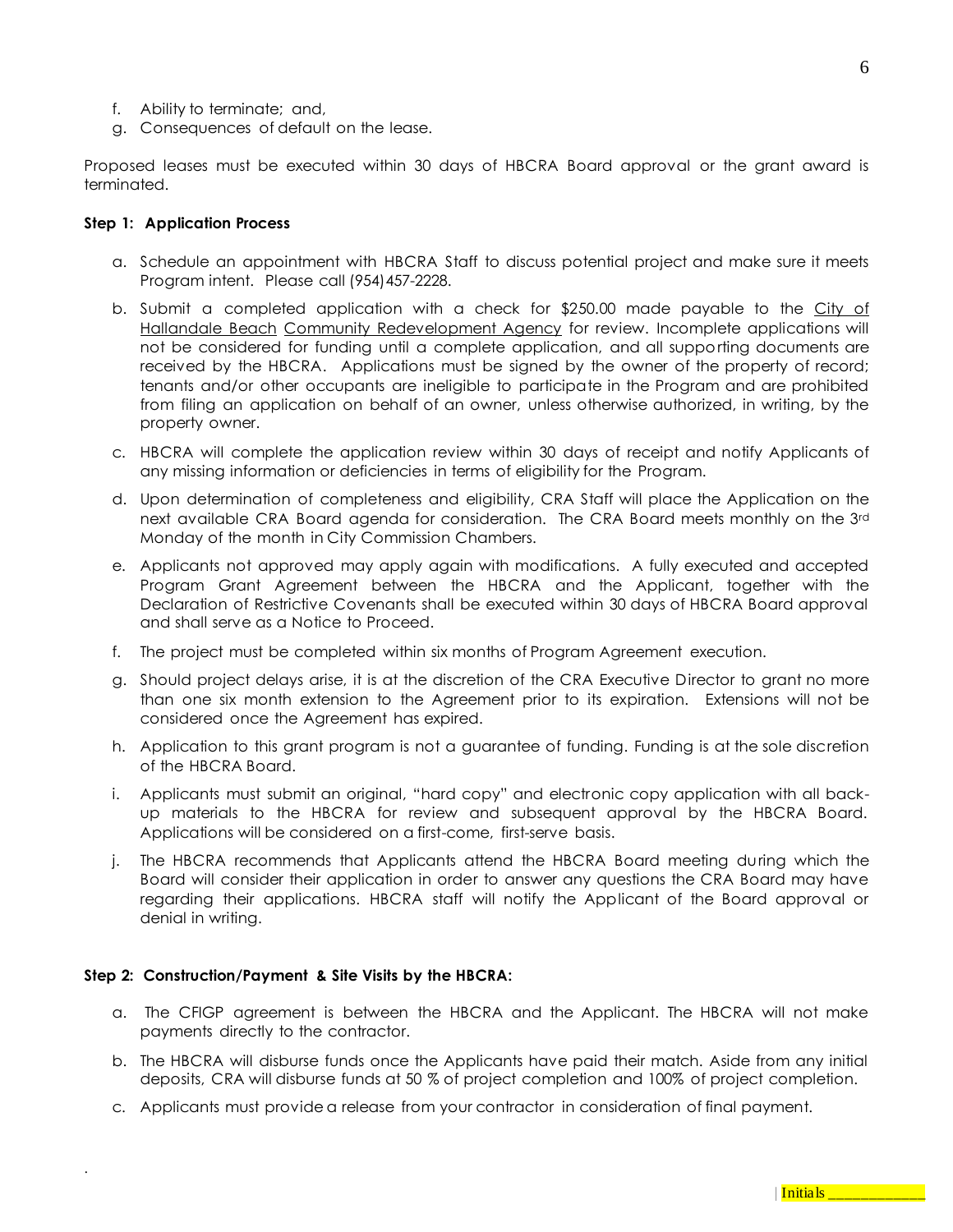- d. An HBCRA staff member will visit the property and take photographs of the completed project. Once the project has been inspected and approved by the City of Hallandale Beach and/or the HBCRA, a check will be issued in the Applicants name.
- e. HBCRA Staff may conduct unannounced site visits before, during, and after the project in order to determine and ensure compliance with the terms of the grant agreement.

## **PLEASE READ THE FOLLOWING PRIOR TO APPLICATION SUBMITTAL**

- The application must include **all** of the following items: Photographs of the current condition of site and structures; architectural renderings of proposed façade improvements in color; a detailed outline of all proposed improvements with a cost estimate, and; a Flash drive or other electronic device containing copies of all required documents. If any components of the project pertain to paving, fencing, landscaping, etc., a survey showing the location of work shall also be required.
- Owners of properties that are for sale may not apply for grant funding. Properties sold within twenty-four months of receiving grant funding **must repay the full grant amount**.
- After approval by the HBCRA Board, the CRA will provide the Applicant with an approved Grant Agreement and Declaration of Restrictive Covenants for signature. The property owner shall not begin construction (Grants cannot be applied retroactively for work previously completed) until the Grant Agreement and Declaration of Restrictive Covenants is signed by all parties and the Declaration has been recorded in Broward County public records. Improvements completed prior to approval by the HBCRA Board, will not be eligible for reimbursement.
- If deemed necessary, the HBCRA reserves the right to have the application and its contents evaluated and analyzed by an outside third party including but not limited to; the proposed business plan, partnership/ownership information with equity positions, mortgage on the property, lease agreements, letter of Intent from lending institution and any other documents provided by the Applicant.
- If your site plan or application request includes landscaping, the landscaping must consist of species, and varieties of native plants that are drought tolerant require little irrigation and withstand the environmental conditions of Hallandale Beach. Irrigation systems must prevent over spray and water waste, and it is recommended a drip irrigation system be installed.
- Property to be improved must not have any delinquent ad valorem taxes, be free of all municipal and county liens, judgments and encumbrances of any kind. This provision can be waived by the HBCRA Board if development plans for the property meet the goals and objectives as set forth by the HBCRA. Upon grant approval, the property must remain free of all municipal and county liens, judgments or encumbrances of any kind under the term of the agreement.

## SUBMISSION OF AN APPLICATION IS NOT A GUARANTEE OF FUNDING

It is the responsibility of the Applicant to READ AND UNDERSTAND all aspects of the Grant Program`s Rules/Requirements and Application. NOTICE TO THIRD PARTIES: the grant application program does not create any rights for any parties, including parties that performed work on the project. Nor shall issuance of a grant result in any obligation on the part of the HBCRA to any third party. The HBCRA is not required to verify that entities that have contracted with the Applicant have been paid in full, or that such entities have been paid any subcontractors in full. Applicant`s warranty that all bills related to the Project for which is the Applicant is directly responsible is sufficient assurance for the HBCRA to award grant funding.

I have read completely and understand the program requirements, including the application guidelines and grant reimbursement process.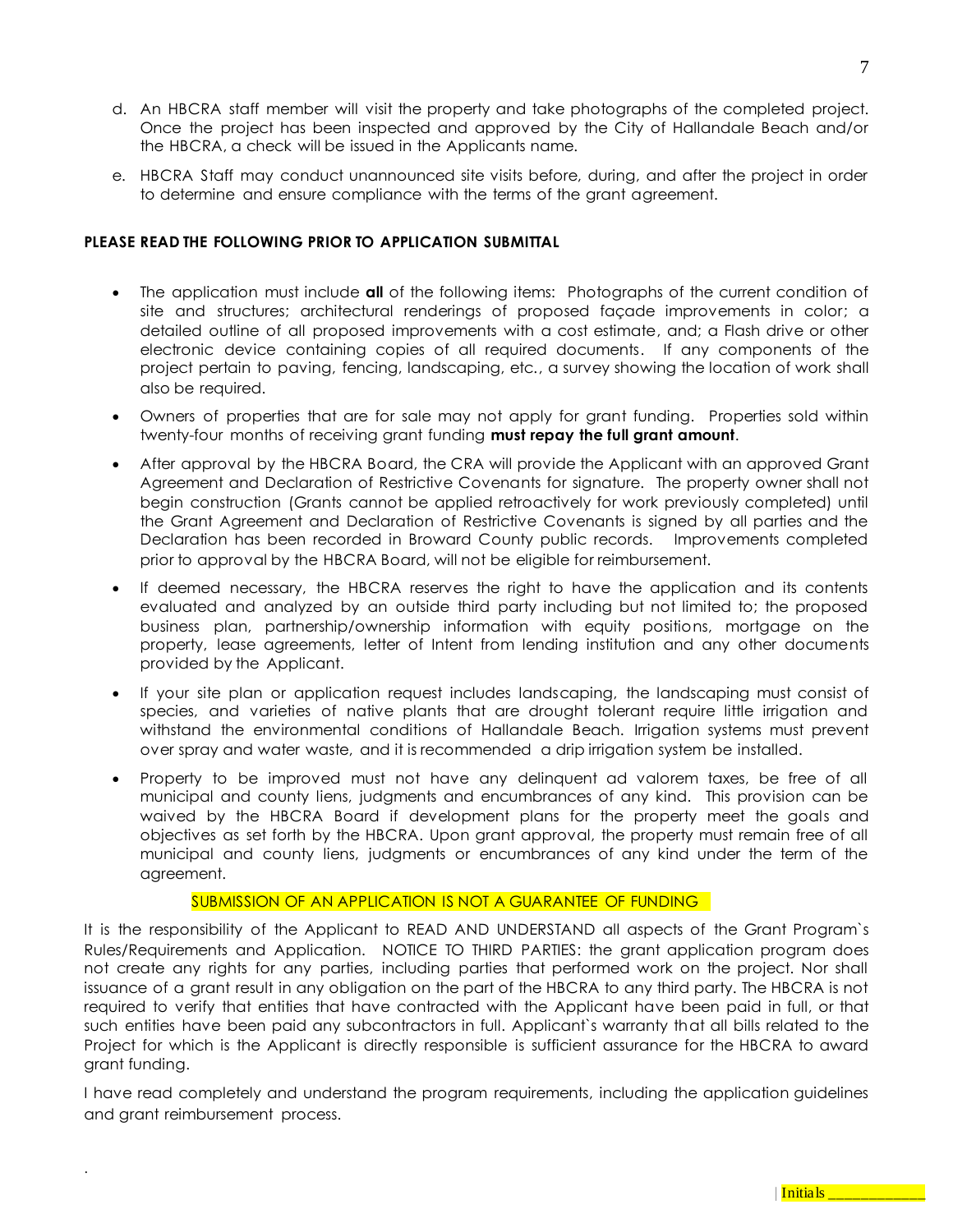## Signature

Printed Name and Title

\_\_\_\_\_\_\_\_\_\_\_\_\_\_\_\_\_\_\_\_\_\_\_\_\_\_\_\_\_\_\_\_\_\_\_\_

## **HALLANDALE BEACH COMMUNITY REDEVELOPMENT AGENCY**

## **COMMERCIAL FAÇADE IMPROVEMENT PROGRAM APPLICATION**

**Date of Application\_\_\_\_\_\_\_\_\_\_\_\_\_\_\_\_\_\_**

**1. Property Address: \_\_\_\_\_\_\_\_\_\_\_\_\_\_\_\_\_\_\_\_\_\_\_\_\_\_\_\_\_\_\_\_\_\_\_\_\_\_\_\_\_\_\_\_\_\_\_\_\_\_\_\_\_\_\_\_\_\_\_\_\_\_\_\_\_\_\_\_\_\_\_\_**

**2. Name of Applicant:\_\_\_\_\_\_\_\_\_\_\_\_\_\_\_\_\_\_\_\_\_\_\_\_\_\_\_\_\_\_\_\_\_\_\_\_\_\_\_\_\_\_\_\_\_\_\_\_\_\_\_\_\_\_\_\_\_\_\_\_\_\_\_\_\_\_\_\_\_\_\_\_**

**3. Address of Applicant:\_\_\_\_\_\_\_\_\_\_\_\_\_\_\_\_\_\_\_\_\_\_\_\_\_\_\_\_\_\_\_\_\_\_\_\_\_\_\_\_\_\_\_\_\_\_\_\_\_\_\_\_\_\_\_\_\_\_\_\_\_\_\_\_\_\_\_\_\_**

.

\_\_\_\_\_\_\_\_\_\_\_\_\_\_\_\_\_\_\_\_\_\_\_\_\_\_\_\_\_\_\_\_\_\_\_\_ Date\_\_\_\_\_\_\_\_\_\_\_\_\_\_\_\_\_\_\_\_\_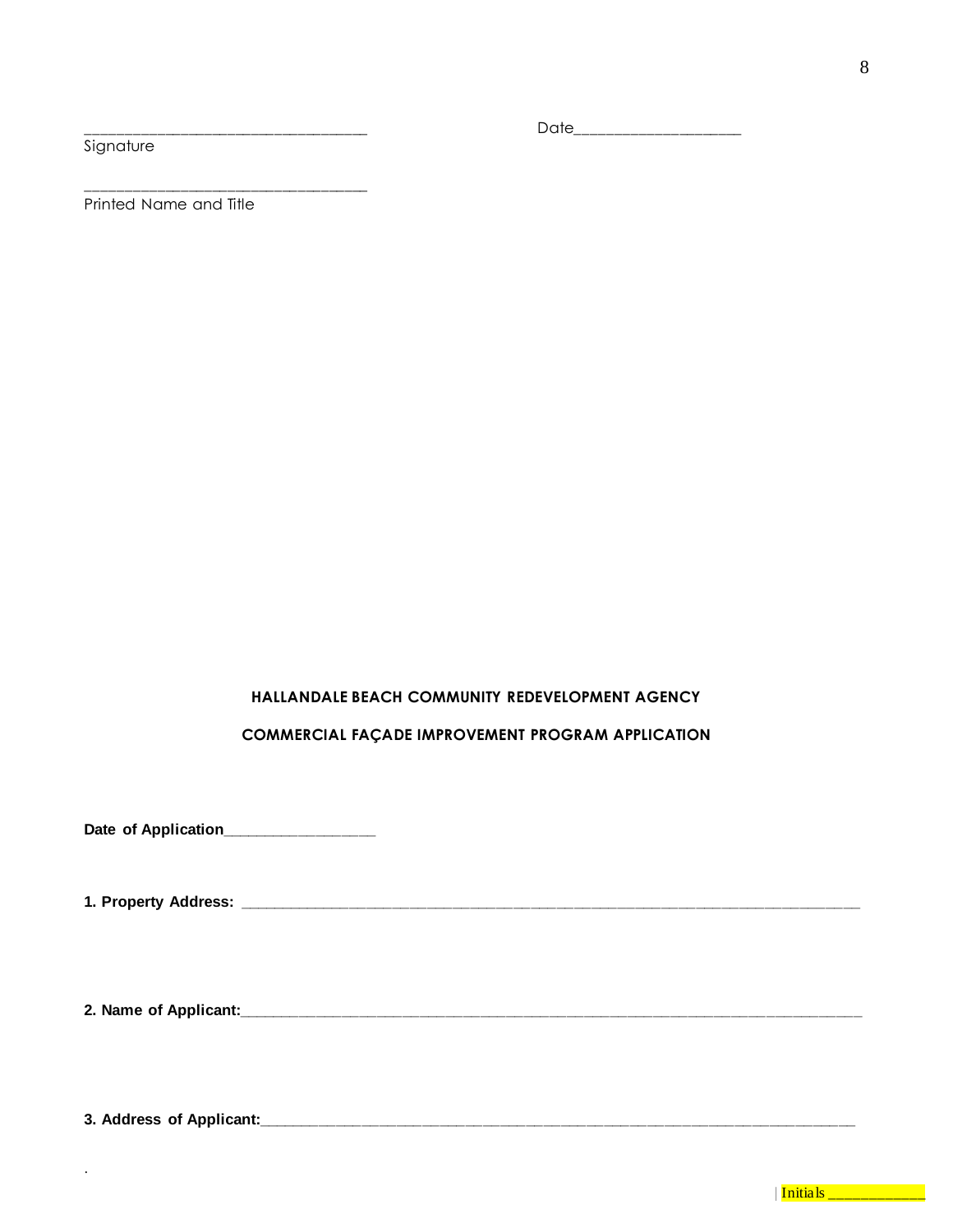|    | Phone: () |                                                                             | Fax: $($ ) |                                  |  |
|----|-----------|-----------------------------------------------------------------------------|------------|----------------------------------|--|
|    |           |                                                                             |            |                                  |  |
|    |           | 4. Does the Applicant own property? ____________ Yes _________________No    |            |                                  |  |
|    |           | 5. Indicate the owning entity of the property (i.e. name on property title) |            |                                  |  |
|    |           |                                                                             |            |                                  |  |
| 7. |           | Total Project Cost____________                                              |            | Total Funding Request___________ |  |

Authorized Representative (Property Owner or Agent):

 $\ddot{\phantom{a}}$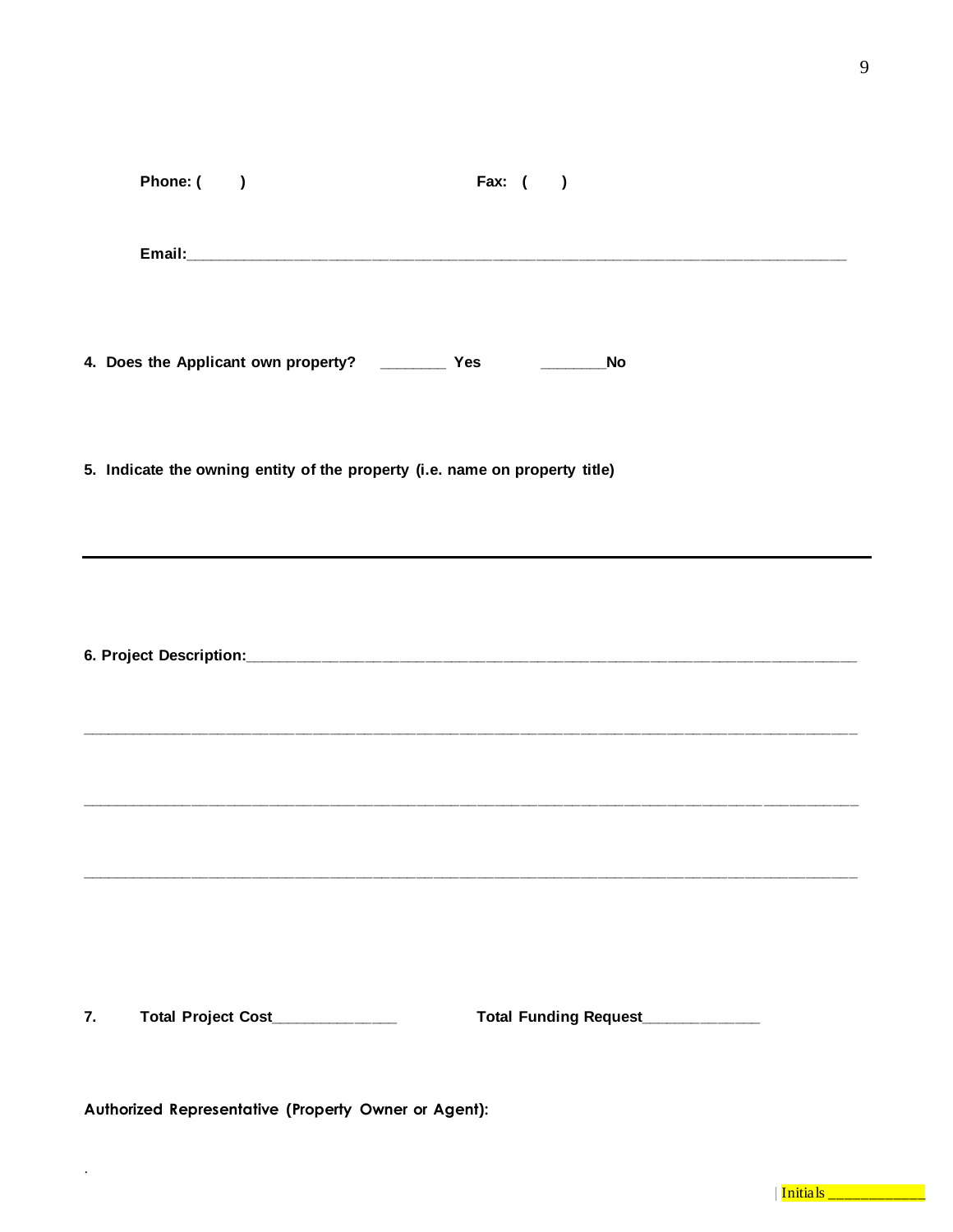**Signature Date** 

.

**Print Name and Title**

**\_\_\_\_\_\_\_\_\_\_\_\_\_\_\_\_\_\_\_\_\_\_\_\_\_\_\_\_\_\_\_\_\_**

*\*If application is signed by authorized agent, please provide proof through notarized letter, articles of incorporation or some other form acceptable to HBCRA legal counsel.*

**\_\_\_\_\_\_\_\_\_\_\_\_\_\_\_\_\_\_\_\_\_\_\_\_\_\_\_\_\_\_\_\_\_ \_\_\_\_\_\_\_\_\_\_\_\_\_\_\_\_\_\_\_\_\_\_\_\_\_**

# **COMMERCIAL FAÇADE IMPROVEMENT GRANT PROGRAM CHECKLIST**

|        | One (1) hard copy and one (1) electronic copy of the completed application<br>with a check for \$250.00 made payable to the City of Hallandale Beach CRA.                                       |
|--------|-------------------------------------------------------------------------------------------------------------------------------------------------------------------------------------------------|
|        | Photographs of the current condition of site and structures.                                                                                                                                    |
|        | Architectural renderings of proposed façade improvements in color.                                                                                                                              |
|        | A detailed outline of all proposed improvements with three (3) quotes<br>from a licensed contractor.                                                                                            |
| $\Box$ | If any components of the project pertain to paving, fencing, landscaping, etc.,<br>a survey showing the location of work is also required.                                                      |
|        | Applicant acknowledges that the property to be improved does not have any delinquent ad<br>valorem taxes and is free of all municipal and county liens, judgments and encumbrances of any kind. |